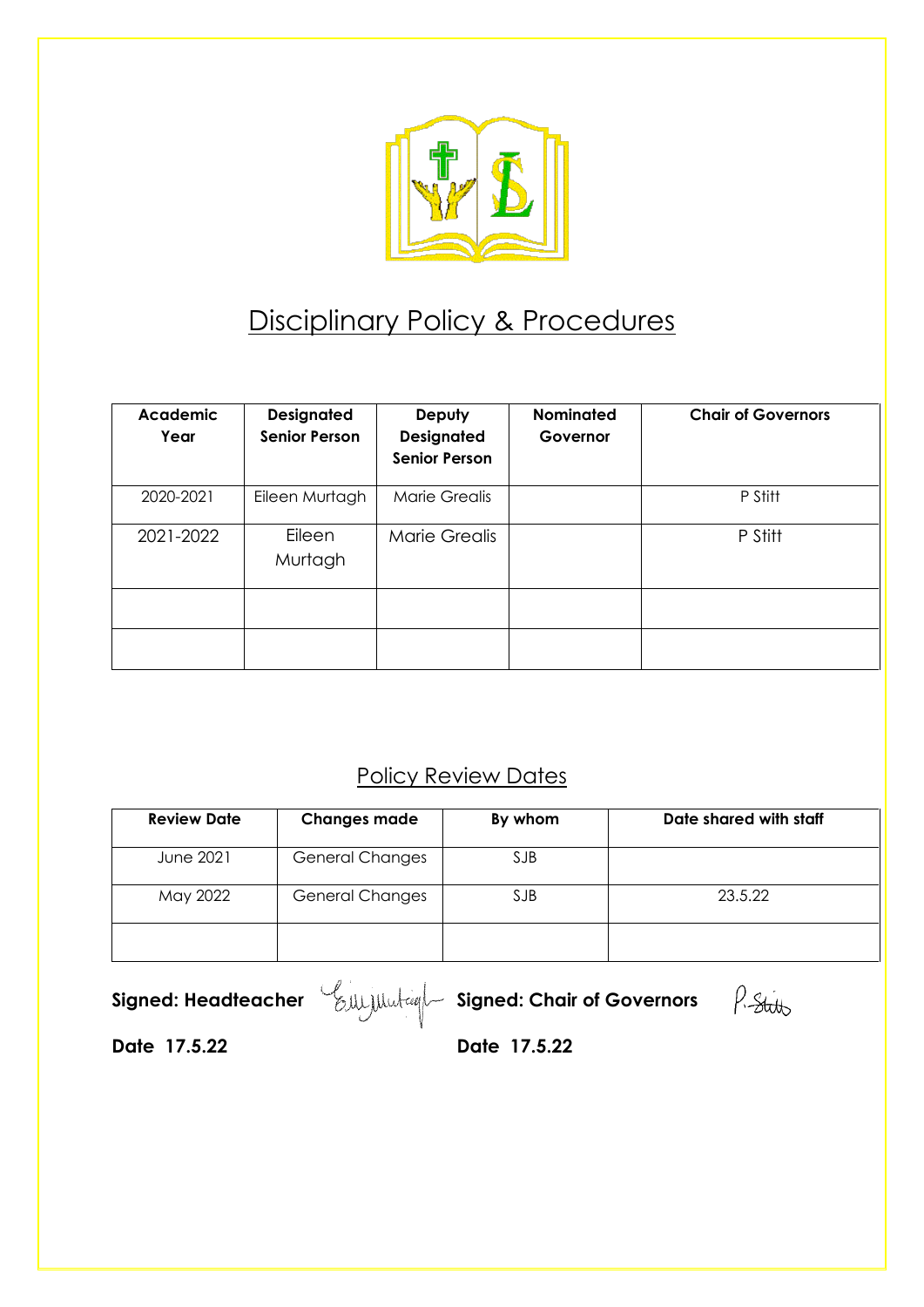

#### Mission Statement

As God's family we learn love and laugh. Together: love one another, forgive one another, work together, play together, worship together, be happy together

### **Contents:**

#### [Statement of intent](#page-2-0)

- 1. [Legal framework](#page-3-0)
- 2. [Roles and responsibilities](#page-3-1)
- 3. [Powers](#page-4-0)
- 4. [The right to be accompanied](#page-5-0)
- 5. [Trade union representatives](#page-5-1)
- 6. [Suspension](#page-5-2)
- 7. **[Investigations](#page-6-0)**
- 8. [Criminal charges](#page-7-0)
- 9. [Procedure at disciplinary hearings](#page-7-1)
- 10. [Levels of disciplinary action](#page-7-2)
- 11. [Alternatives to dismissal](#page-8-0)
- 12. [The decision letter](#page-8-1)
- 13. [Time limit for warnings](#page-9-0)
- 14. [Right of appeal](#page-9-1)
- 15. [Referrals to the Teaching Regulation Agency and DBS](#page-10-0)
- 16. [Monitoring and review](#page-10-1)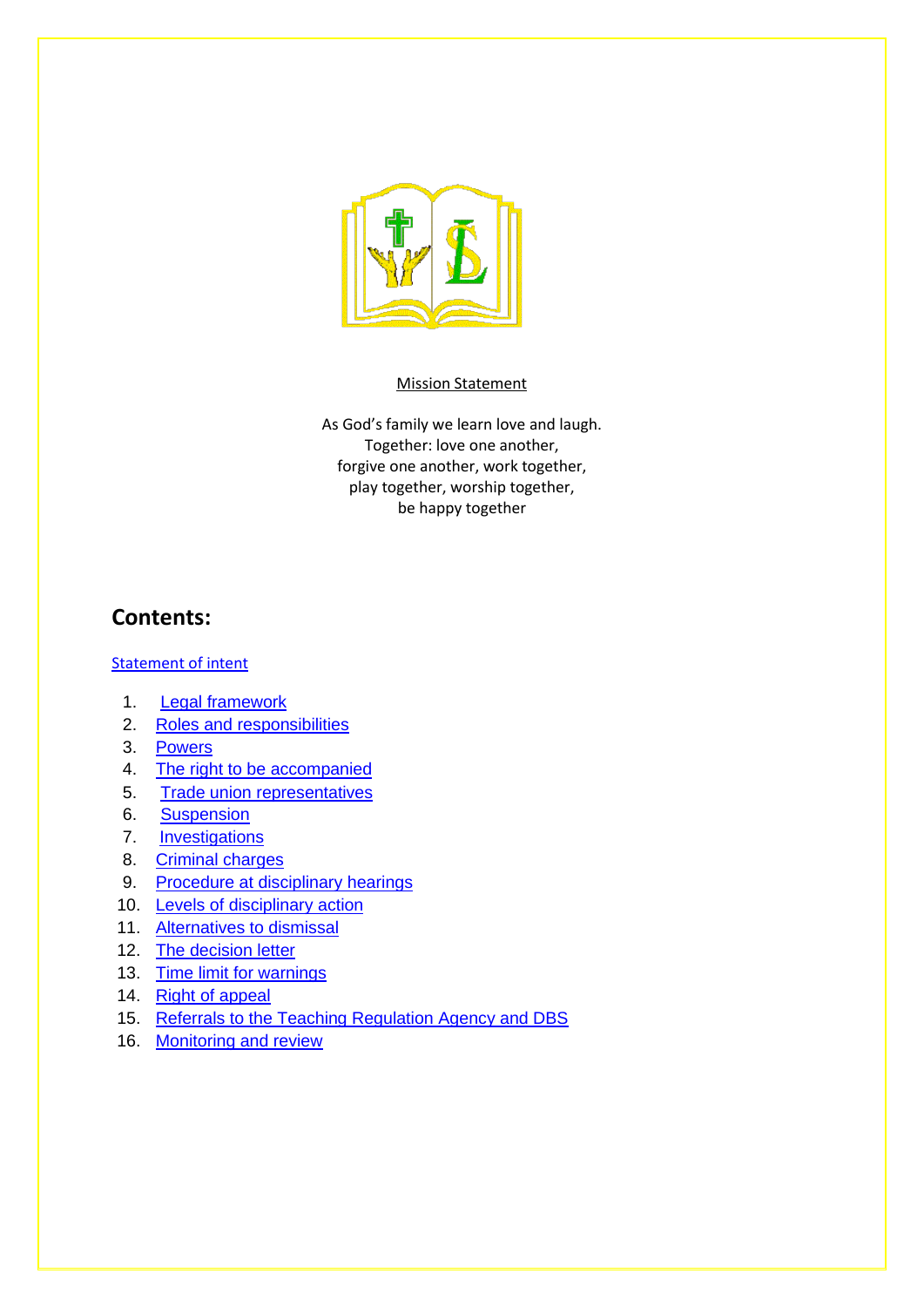#### <span id="page-2-0"></span>**Statement of intent**

The main purpose of the disciplinary procedure is to encourage an employee, whose standard of work or conduct is unsatisfactory, to improve. The procedure serves to ensure that this is done in a fair and consistent manner.

The disciplinary procedure is not contractual and may be varied by the school. **St Lukes Catholic Primary School** expressly reserves the right to depart from the terms of the disciplinary procedure in circumstances where the employee does not have two years' qualifying service.

The disciplinary procedure is strictly confidential and all aspects, including all documentation and records, shall be treated as such. In line with this policy, the following will be adhered to:

- In minor cases of alleged misconduct, the manager should initially seek to resolve the matter informally by discussion with the employee.
- The disciplinary procedure is to be used where an employee's work or conduct is alleged to be unsatisfactory.
- Each step and action under the procedure must be taken without unreasonable delay, by either the school or the employee.
- The timing and location of meetings must be reasonable.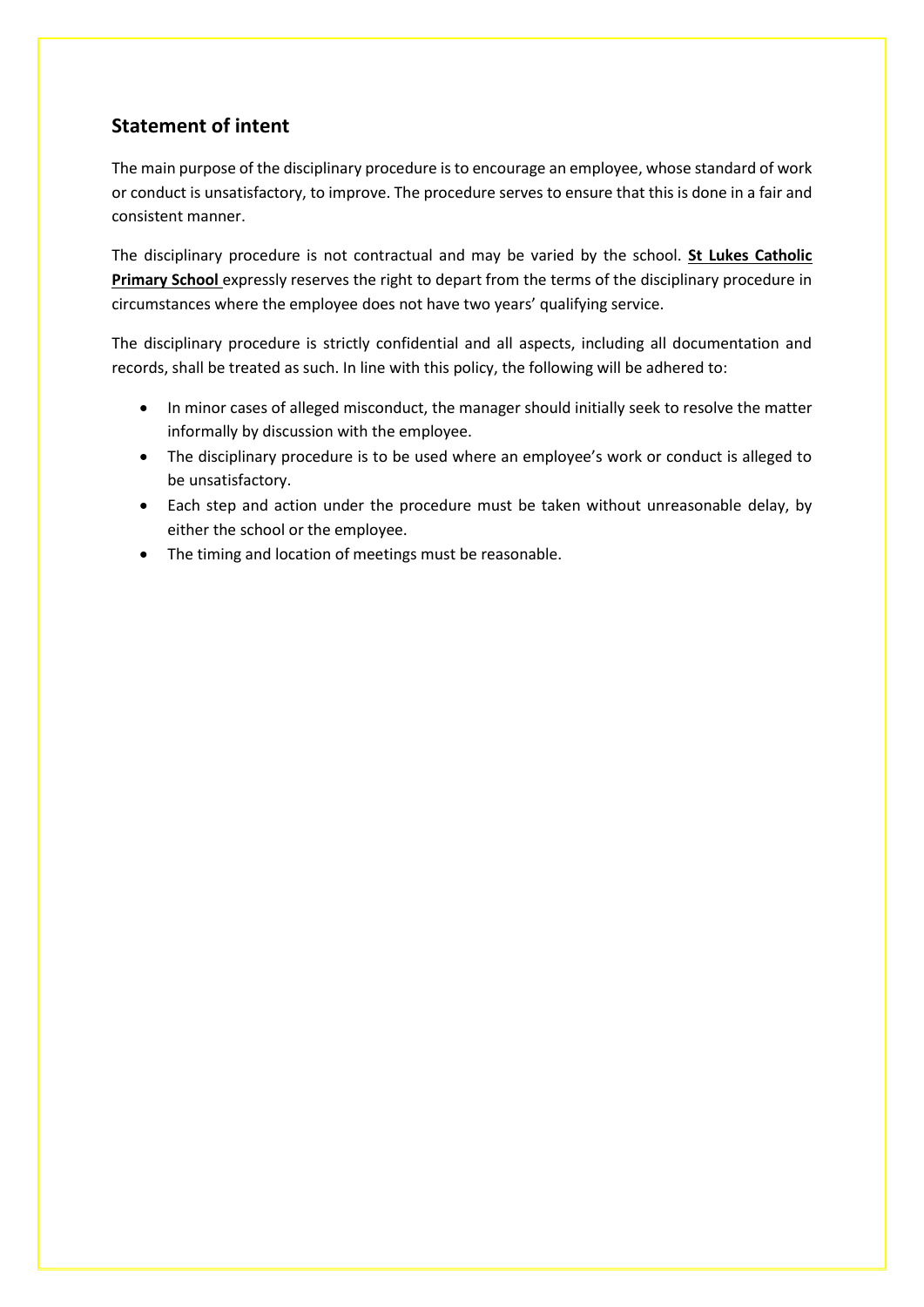# <span id="page-3-0"></span>**1. Legal framework**

This policy has due regard to all relevant legislation and statutory guidance including, but not limited to, the following:

- The Education Act 2011
- The Teachers' Disciplinary (England) Regulations 2012
- DfE (2018) 'Teacher misconduct: the prohibition of teachers'
- DfE (2021) 'Keeping children safe in education (2020)'
- DfE (2011) 'Teachers' Standards'
- DfE (2020) 'Teacher misconduct: disciplinary procedures for the teaching profession'

This policy operates in conjunction with the following school policies:

- Records Management Policy
- Staff Code of Conduct
- Child Protection and Safeguarding Policy
- Grievance Policy

### <span id="page-3-1"></span>**2. Roles and responsibilities**

The governing board is responsible for:

- Monitoring and reviewing this policy on an annual basis to ensure its effectiveness.
- Ensuring that all members of staff have read and understand the provisions outlined in this policy.
- Initiating disciplinary action and deciding the appropriate level of action where an allegation is made against the Headteacher.
- Ensuring a culture is established where employees are supported and assisted in achieving and maintaining the required standards of conduct.
- The dismissal of staff and for delegating the hearing of appeals to a sub-committee, if necessary.

The Headteacher is responsible for:

- The day-to-day implementation of this policy and maintaining discipline among all staff.
- Ensuring this policy and associated procedure are readily available to all employees and can be accessed in an appropriate format.
- Initiating disciplinary action and deciding the appropriate level of action.
- Ensuring records are kept of all disciplinary meetings and communications with employees.
- Ensuring that all documentation relating to disciplinary issues is retained in accordance with the schools Records Management Policy.
- If a matter progresses to a disciplinary hearing, presenting details of the employee's failure to meet and maintain the required standards of conduct.
- Communicating the outcomes of disciplinary procedures to employees.
- If a matter concerns a safeguarding issue, ensuring the DSL has been notified.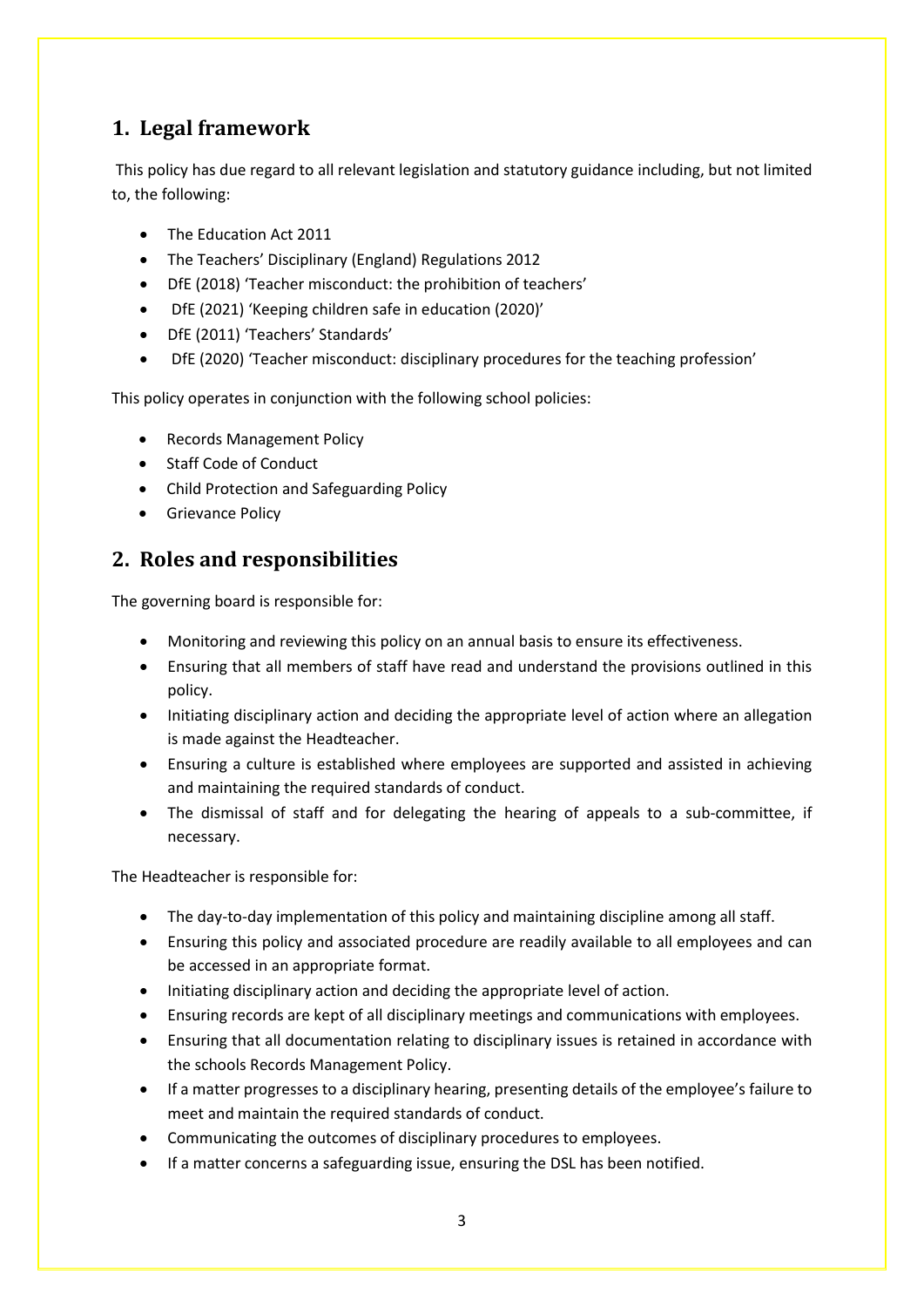Employees are responsible for:

- Familiarising themselves with the standards outlined in the Staff Code of Conduct.
- Adhering to the provisions outlined in this policy and cooperating with the disciplinary procedure.
- Attending all meetings, interviews and hearings that take place in accordance with this policy and its associated procedure.
- Lodging appeals to the Headteacher within five working days of receiving a decision.
- If choosing to be accompanied to a disciplinary or appeal hearing, notifying the disciplinary officer who their chosen companion is, in good time before the hearing.

#### <span id="page-4-0"></span>**3. Powers**

Where the employee is employed by the school at the level of the appointed disciplinary officer, then the next level of management up will ordinarily deal with the matter; for example, where an allegation is raised regarding an assistant Headteacher, a deputy Headteacher will ordinarily be the disciplinary officer and the Headteacher will ordinarily be the appeal officer.

For allegations regarding the Headteacher, the chief executive shall have the authority to be the disciplinary officer and a nominated governor will hear the appeal. For allegations regarding the chief executive, a nominated chair of governors will have the authority to be the disciplinary officer and any appeal will be to another nominated chair of governors.

In a case where the person who would normally be the disciplinary officer is compromised through existing circumstances, is significantly involved in the investigation, or does not have the resource to deal with the matter at that time, the case will normally be dealt with by an alternative at the same level or the next level of management, i.e. another deputy Headteacher or Headteacher within the school.

Before any disciplinary decision is made, the employee will be advised of the allegations against them and will be given the opportunity to state their case. The employee will be notified in writing of the allegations to be answered, plus any documentary evidence, before the disciplinary hearing.

The employee must make every effort to attend an investigative interview or disciplinary hearing and failure to attend, without good reason, may be treated as misconduct in itself. If the employee fails to attend without good reason, or if they are persistently unable to do so (for example, for health reasons), the school may have to take a decision based on the available evidence.

Investigatory meetings will not, by themselves, result in any disciplinary action.

At any disciplinary hearing or appeal hearing, the employee will have the right to put forward their case. The school will only consider evidence presented by the employee which is relevant to the allegations.

The school shall be entitled to manage the time and resources allocated to a disciplinary matter, including managing the time of a disciplinary hearing and allocating time within a disciplinary hearing. This may result in limiting the amount of time allocated to an employee to present their case.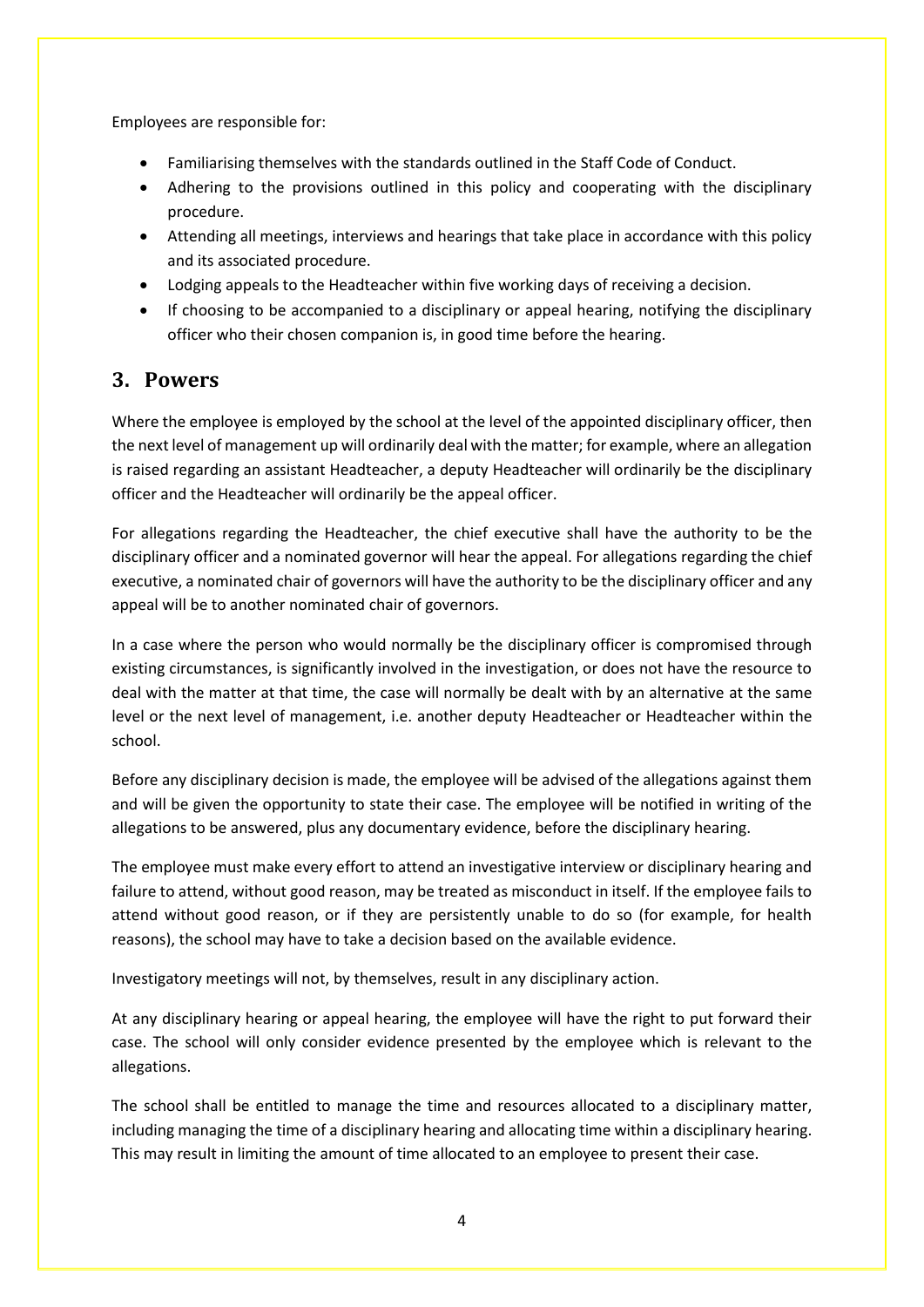The decision and the reasons shall be communicated in writing to the employee. An employee will be advised of their right of appeal and how to exercise that right.

# <span id="page-5-0"></span>**4. The right to be accompanied**

The employee may bring a companion to any disciplinary or appeal hearing under this procedure. The companion may be either a trade union official, a trade union representative or a work colleague not involved in the matter. The employee must tell the disciplinary officer who their chosen companion is, in good time before the hearing.

A companion is allowed reasonable time off from duties, without loss of pay, but no one is obliged to act as a companion if they do not wish to do so.

If the choice of companion is unreasonable, the school may ask for the employee to choose someone else. For example:

- If in the school's opinion the employee's companion may have a conflict of interest or may prejudice the hearing.
- If the companion is unavailable at the time a hearing is scheduled and will not be available for more than five working days afterwards.

The school may, at its absolute discretion, allow the employee to bring a companion who is not a work colleague or union representative (for example, a member of family) if this will help the employee overcome barriers to effective participation caused by a disability.

At a hearing, the companion may make representations to the school and ask questions, but should not answer questions on the employee's behalf. The employee may confer privately with their companion at any time during a hearing.

#### <span id="page-5-1"></span>**5. Trade union representatives**

Although normal disciplinary standards will apply to the conduct and performance of trade union representatives as employees, no disciplinary action or suspension will be taken until the circumstances of the case have been discussed with an appropriate trade union official. In the case of suspension, this may not be practical and should not prevent leaders taking action.

# <span id="page-5-2"></span>**6. Suspension**

In certain circumstances, consideration may be given to suspending the member of staff from their place of work at the outset of the investigation or at any stage during the course of the investigation. The school will consider and document why suspension is necessary before making this decision, and will consider alternatives to suspension, where possible.

The suspension will be for no longer than is necessary and the school will confirm the arrangements to the employee in writing.

The decision to suspend may only be taken by a Headteacher or chief executive. If the Headteacher or chief executive is unavailable, the decision may be delegated to a nominated deputy Headteacher,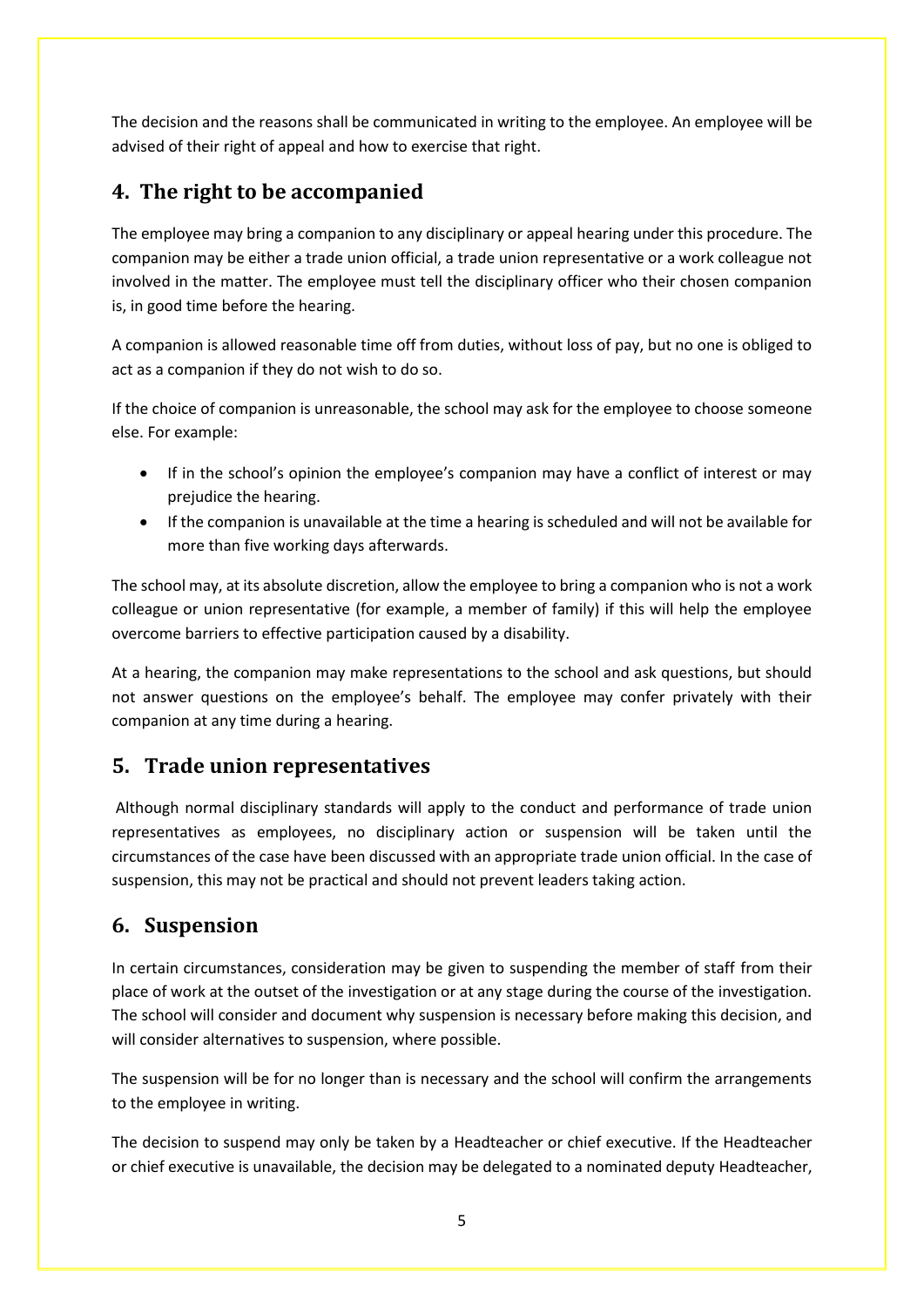who must make every effort to contact the Headteacher or chief executive, to discuss the case and be authorised to make the decision.

Where the Headteacher is suspended, the chair of governors only has the power to do so and must notify the full governing board.

While the employee is suspended, they should not visit the school site or contact any of its pupils, parents, governors, chair of governors, members or colleagues, unless the employee has been authorised to do so by the Headteacher.

While suspended, the school will provide the employee with a named contact with whom they can liaise to support them through the investigation.

Suspension of this kind is not a disciplinary penalty and does not imply that any decision has already been made about the allegations. The employee will continue to receive their salary during the period of suspension. Every effort will be made to avoid lengthy periods of suspension. The decision to suspend, and the conditions of suspension, will be reviewed periodically and the employee will be updated as, and when, necessary.

# <span id="page-6-0"></span>**7. Investigations**

The purpose of an investigation is for the school to establish a fair and balanced view of the facts relating to any disciplinary allegations against an employee, before deciding whether to proceed with a disciplinary hearing. The amount of investigation required will depend on the nature of the allegations and will vary from case to case. It may involve interviewing and taking statements from the employee and any relevant witnesses, and/or reviewing relevant documents.

Investigative interviews are solely for the purpose of fact-finding and no decision on disciplinary action will be taken until after a disciplinary hearing has been held. An employee does not have the right to bring a companion to an investigative interview; however, the school may, in its absolute discretion, allow an employee to bring a companion if it helps the employee to overcome barriers to effective participation caused by a disability or in exceptional circumstances.

The employee must cooperate fully and promptly in any investigation. This will include informing the school of the names of any relevant witnesses, disclosing any relevant documents to the school and attending investigative interviews if required. Any failure to comply may lead to disciplinary action. It is incumbent on the employee, during the investigation stage, to raise details of additional witnesses whom the school should interview during the investigation.

The school will make every effort to maintain confidentiality and guard against unwanted publicity whilst an allegation is being investigated. Where an employee has been accused of misconduct by a pupil, the school ensures that no material is published or made public that could identify the employee as the subject of the allegation.

Reporting restrictions will remain in place until the employee is charged with an offence or until the Secretary of State publishes information on the outcome of the investigation. Reporting restrictions will be disapplied if the employee waives their right to anonymity by going public themselves or by giving their written consent for another to do so, or if the restrictions are lifted by a judge.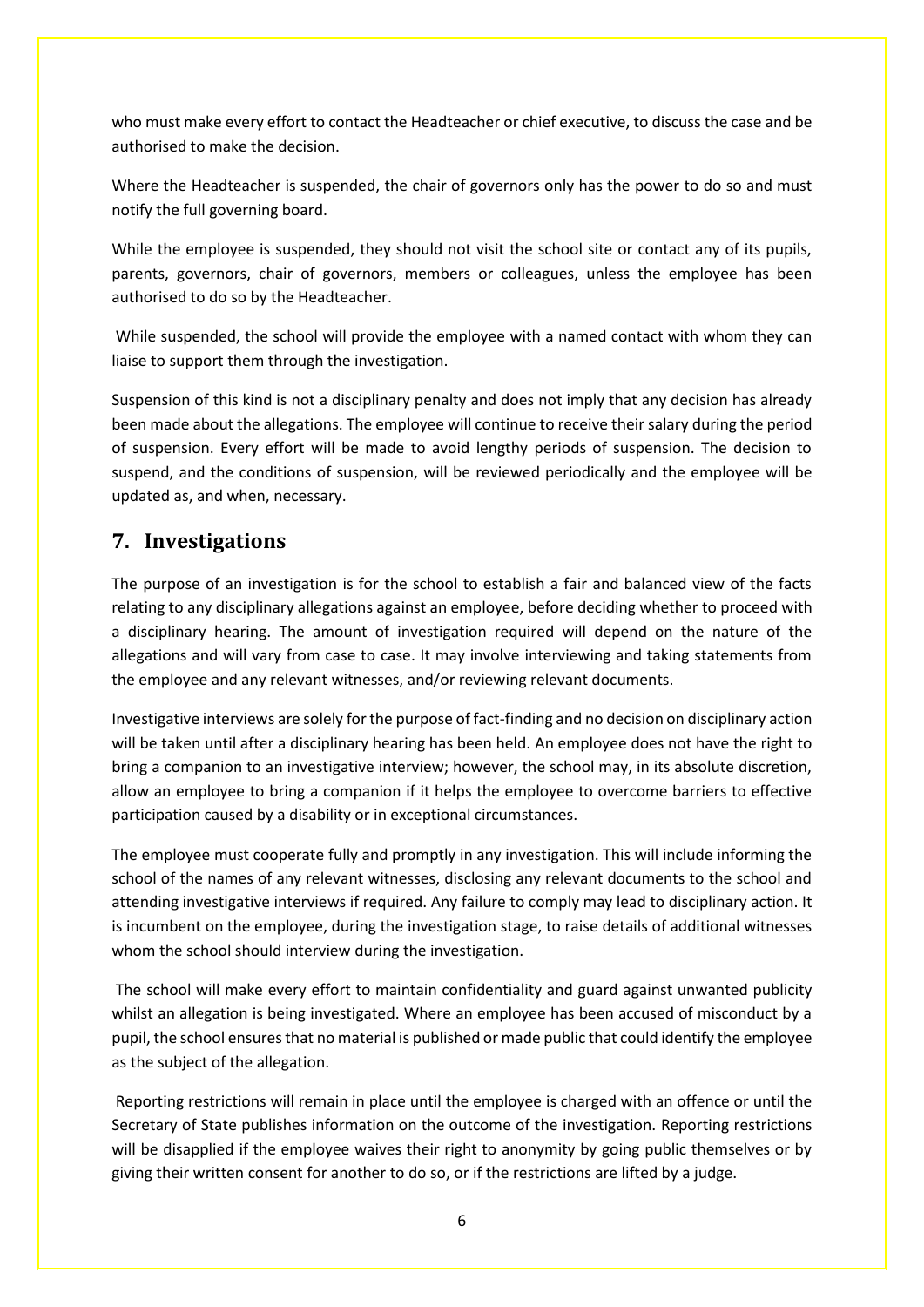# <span id="page-7-0"></span>**8. Criminal charges**

Where the employee's conduct is the subject of a criminal investigation, charge or conviction, the school will investigate the facts before deciding whether to take formal disciplinary action.

The school will not usually wait for the outcome of any prosecution before deciding what action, if any, to take. Where the employee is unable or has been advised not to attend a disciplinary hearing or say anything about a pending criminal matter, the school may have to take a decision based on the available evidence.

A criminal investigation, charge or conviction relating to conduct outside work may be treated as a disciplinary matter if the school considers that it is relevant to the employee's employment.

# <span id="page-7-1"></span>**9. Procedure at disciplinary hearings**

At the beginning of the hearing, the disciplinary officer will introduce those present and the purpose of the meeting. The employee will be reminded of their right to be accompanied (if the employee has not chosen to be accompanied by a trade union representative or a work colleague). The disciplinary officer will go through the allegations against the employee and the evidence that has been gathered. The employee will be able to respond and present any relevant evidence.

Witness evidence (save for additional matters that the employee wishes to raise) is provided through witness statements. There is no right for either the school or the employee to call witnesses to the disciplinary hearing. As such, there is no power for the school or the employee to cross-examine witnesses (albeit that the disciplinary officer may ask questions of the employee). Should the employee wish to question the evidence provided by another witness in the investigation then this should be raised by the employee during the investigation or upon receipt of the investigation documents.

The employee will be given a full opportunity to ask questions and put forward any mitigating factors which they believe are relevant to the allegations. Once the employee has been afforded an opportunity to explain their position, the disciplinary officer will do either of the following:

- Give the decision and explain the reasons for the decision, and confirm as soon as possible in writing
- Inform the employee that the decision will be given in writing as soon as possible

The disciplinary officer may adjourn the disciplinary hearing if the school needs to carry out any further investigations in light of any new points the employee has raised at the hearing. The employee will be given a reasonable opportunity to consider and comment on any new information obtained before a decision is given.

#### <span id="page-7-2"></span>**10. Levels of disciplinary action**

There are four stages, each of which is designed to cover the varying seriousness of the cases. The stages give a proper sequence for persistent cases. Where the case is of sufficient importance or seriousness to use the procedure, disciplinary action will be taken at whatever stage appears appropriate to the circumstances. No employee will be dismissed for a first breach of discipline except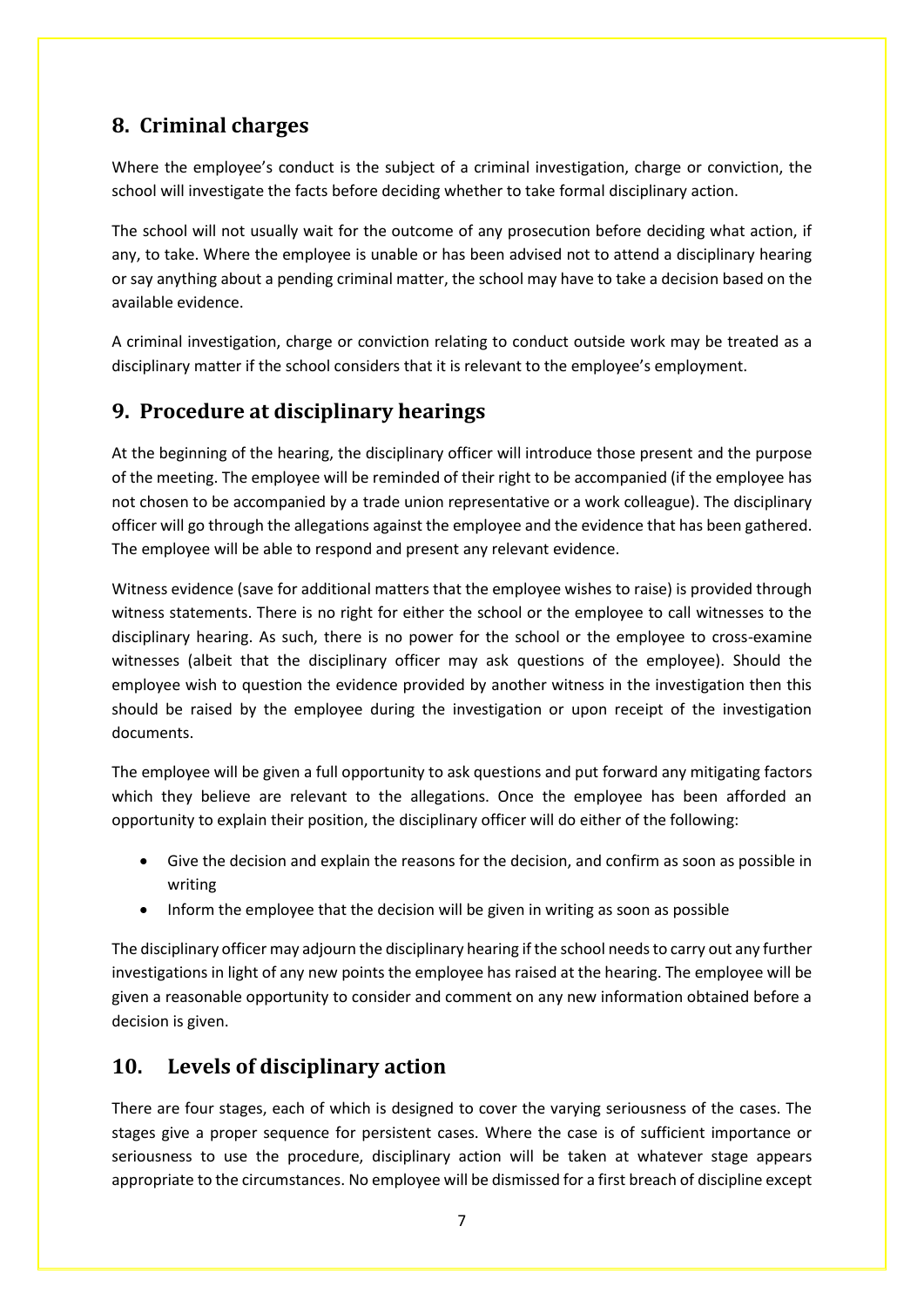in the case of gross misconduct when the penalty may be dismissal without notice and without pay in lieu of notice.

The following decisions will be confirmed in writing:

- **Level 1:** A first warning may be given where the case is of sufficient importance or seriousness to bring to the attention of the employee formally. The time limit shall be six months (excluding the summer holiday) from the date of the decision.
- **Level 2:** A written warning may be given where the case has already involved a first warning and insufficient improvement has been made, where further misconduct has occurred, or where the case is of sufficient importance or seriousness. The time limit shall be nine months (excluding the summer holiday) from the date of the decision.
- **Level 3:** A final warning may be given where the case has already involved a written warning and insufficient improvement has been made, where further misconduct has occurred or where the case is of sufficient importance or seriousness. Also where gross misconduct may not warrant dismissal, for example due to mitigating circumstances. The time limit shall be 12 months (excluding the summer holiday) from the date of the decision; however, in exceptional circumstances, misconduct may be so serious that if repeated at any time in the future, the likely consequence is dismissal. The individual/s making the decision may impose a final written warning and specify that such a warning will remain in force for a longer period of time.
- **Level 4:** Dismissal. An employee is likely to be dismissed where the case has already involved the final warning and insufficient improvement has been made or where further misconduct has occurred or where the case is so serious as to constitute gross misconduct or where there is some other substantial reason.

Breaches of discipline will be disregarded after the specified period of satisfactory conduct, but will remain permanently on the employee's personnel file.

# <span id="page-8-0"></span>**11. Alternatives to dismissal**

In some cases, the school may, at its discretion, consider alternatives to dismissal. These will usually be accompanied by a final written warning. Examples include the following:

- Demotion
- Transfer to another department or job
- A period of suspension without pay
- Loss of seniority
- Reduction in pay
- Loss of future pay increment

#### <span id="page-8-1"></span>**12. The decision letter**

A letter detailing the decision will be given to the employee and a copy placed on their personnel file, if a warning is issued. Following the outcome of the hearing, the decision letter will state:

The reason for the decision.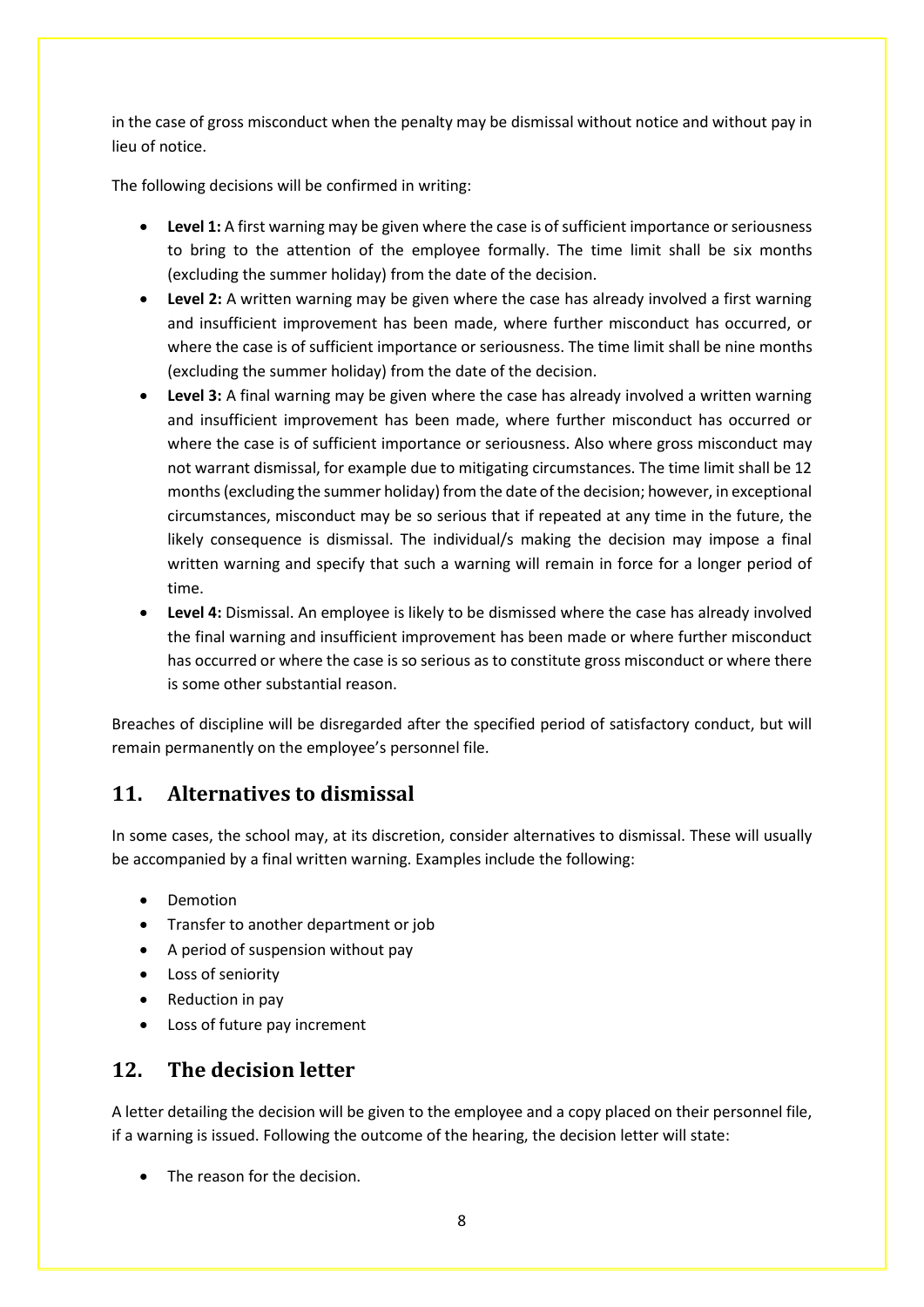- The course of action to be followed by the employee.
- The timescale in which improvement is required, if applicable.
- Where assistance is required, the assistance which will be made available to the employee (e.g. training and guidance).
- The date on which the warning will elapse.
- That further disciplinary action will be considered if there is further misconduct or insufficient improvement within the timescale of the warning.
- The right of appeal against the decision and how to exercise that right.

If the warning is a final, it will also state that if the employee's conduct continues to be unsatisfactory or if there is further misconduct, it may lead to dismissal.

#### <span id="page-9-0"></span>**13. Time limit for warnings**

The time limits for warnings are as follows:

- **First warning**: the time limit shall be 6 months (excluding the Summer break) from the date of the decision
- **Written warning**: the time limit shall be 9 months (excluding the Summer break) from the date of the decision
- **Final warning**: the time limit shall be 12 months (excluding the Summer break) from the date of the decision

In exceptional circumstances, misconduct may be so serious that if repeated at any time in the future the likely consequence is dismissal. The individual/s making the decision may impose a final written warning and specify that such a warning will remain in force for a longer period of time.

Breaches of discipline will be disregarded after the specified period of satisfactory conduct, but will remain permanently on the employee's personnel file.

# <span id="page-9-1"></span>**14. Right of appeal**

All employees have the right of appeal. Appeals must be lodged in writing to the Headteacher within five working days of the decision being communicated to the employee, i.e. usually within five days of the date of the outcome letter.

If the employee is appealing against dismissal, the date on which dismissal takes effect will not be delayed pending the outcome of the appeal; however, if the appeal is successful, the employee will be reinstated with no loss of continuity of pay.

If the employee raises any new matters in their appeal, the appeal officer may need to carry out further investigations. If any new information comes to light, the appeal officer will provide the employee with a summary including, where appropriate, copies of additional relevant documents and